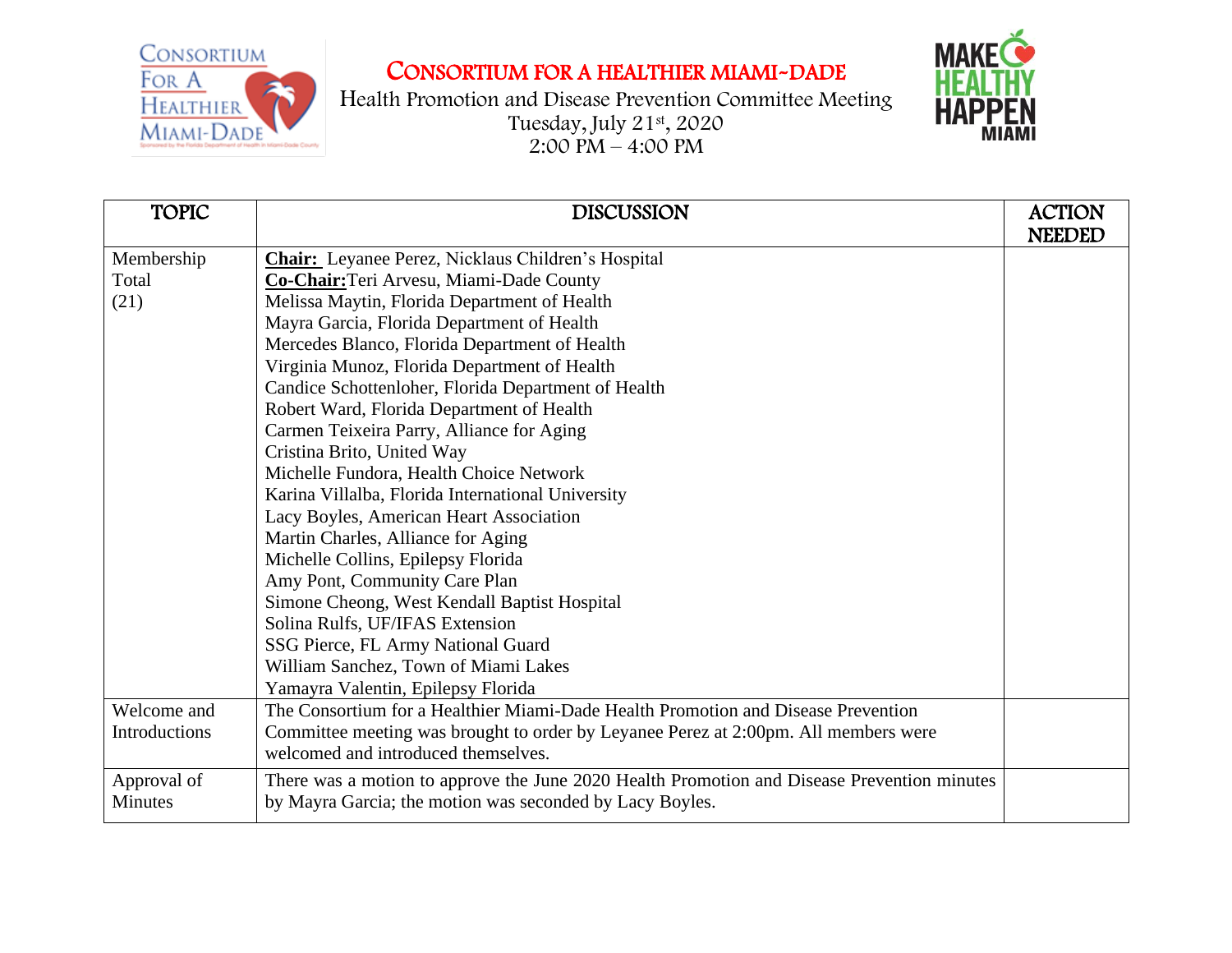

CONSORTIUM FOR A HEALTHIER MIAMI-DADE

Health Promotion and Disease Prevention Committee Meeting Tuesday, July 21st , 2020  $2:00 \text{ P}M - 4:00 \text{ P}M$ 



| Presentation                     | "Community Themes & Strengths Assessment" by Candice Schottenloher and Robert Ward from<br>the Florida Department of Health in Miami-Dade County.                                                                                                                                                                                                                                                                                                                                                                                                                                                                                                                                                                                                                                                                                                                                                                                                                                                                                                                                                          |  |
|----------------------------------|------------------------------------------------------------------------------------------------------------------------------------------------------------------------------------------------------------------------------------------------------------------------------------------------------------------------------------------------------------------------------------------------------------------------------------------------------------------------------------------------------------------------------------------------------------------------------------------------------------------------------------------------------------------------------------------------------------------------------------------------------------------------------------------------------------------------------------------------------------------------------------------------------------------------------------------------------------------------------------------------------------------------------------------------------------------------------------------------------------|--|
| Work Plan<br>Discussion          | By September 30, 2024 the committee will work to utilize and review CTSA to identify<br>π.<br>clusters and areas of need for future programming.<br>The committee will further discuss the common themese highlighted by the presentation<br>in a future meeting. The themes are: Transportation/Built Environment, Access to Healthy<br>Food, Education, Neighborhood Safety, Health Service Utilization, and Community<br>Involvement.                                                                                                                                                                                                                                                                                                                                                                                                                                                                                                                                                                                                                                                                   |  |
| <b>Executive Board</b><br>Update | The Executive Board is working on creating a strategic timeline based on the workplans<br>$\blacksquare$<br>of all the committees. Due to COVID-19, many of the activites planned have had to<br>change.                                                                                                                                                                                                                                                                                                                                                                                                                                                                                                                                                                                                                                                                                                                                                                                                                                                                                                   |  |
| <b>New Business</b>              | The Augsut 18 <sup>th</sup> , 2020 committee meeting will be 1.5 hours. The committee will have two<br>٠.<br>presentations on that day: "Ending the Epidemic" by the Florida Department of Health,<br>STD/HIV department and "Hurricane Preparedness" by the Health Council of South<br>Florida.<br>The Annual Health Fair that was scheduled for October has been canceled. The<br>Consortium has canceled all in-person outreach activities. The committee will explore<br>alternative options, such as a virtual health fair.                                                                                                                                                                                                                                                                                                                                                                                                                                                                                                                                                                           |  |
| Partner Updates                  | August is National Breastfeeding Awareness Month. The Healthy Baby Taskforce is<br>$\blacksquare$<br>focusing on the second week of August which is Native Breastfeeding Week which is<br>theme the US Breastfeeding committee has addressed. The The Taskforce is looking for<br>people whio would like to share their breastfeeding experience. Contact: Candice<br>Schottenloher at Candice.Shottenloher@flhealth.gov. There will also be a social media<br>campaign on the Consortium's Facebook, Twitter, and Instagram page. The next Healthy<br>Baby Taskforce meeting will be on Friday, August 21, 2020 from 12:30 to 1:30 pm.<br>On Monday, July 27 <sup>th</sup> , 2020 there will be a "Healthy Home, Healthy Workspace"<br>٠<br>webinar. It will discuss healthy nutrition for adults at home and healthy workspaces<br>(worksites) and the many ways organizations can have supportive and healthy work<br>environments. Registration link: https://www.surveymonkey.com/r/healthyhomewebinar.<br>The Walker Tracker Initiative has 13,772,000 steps between all partipants. During the last |  |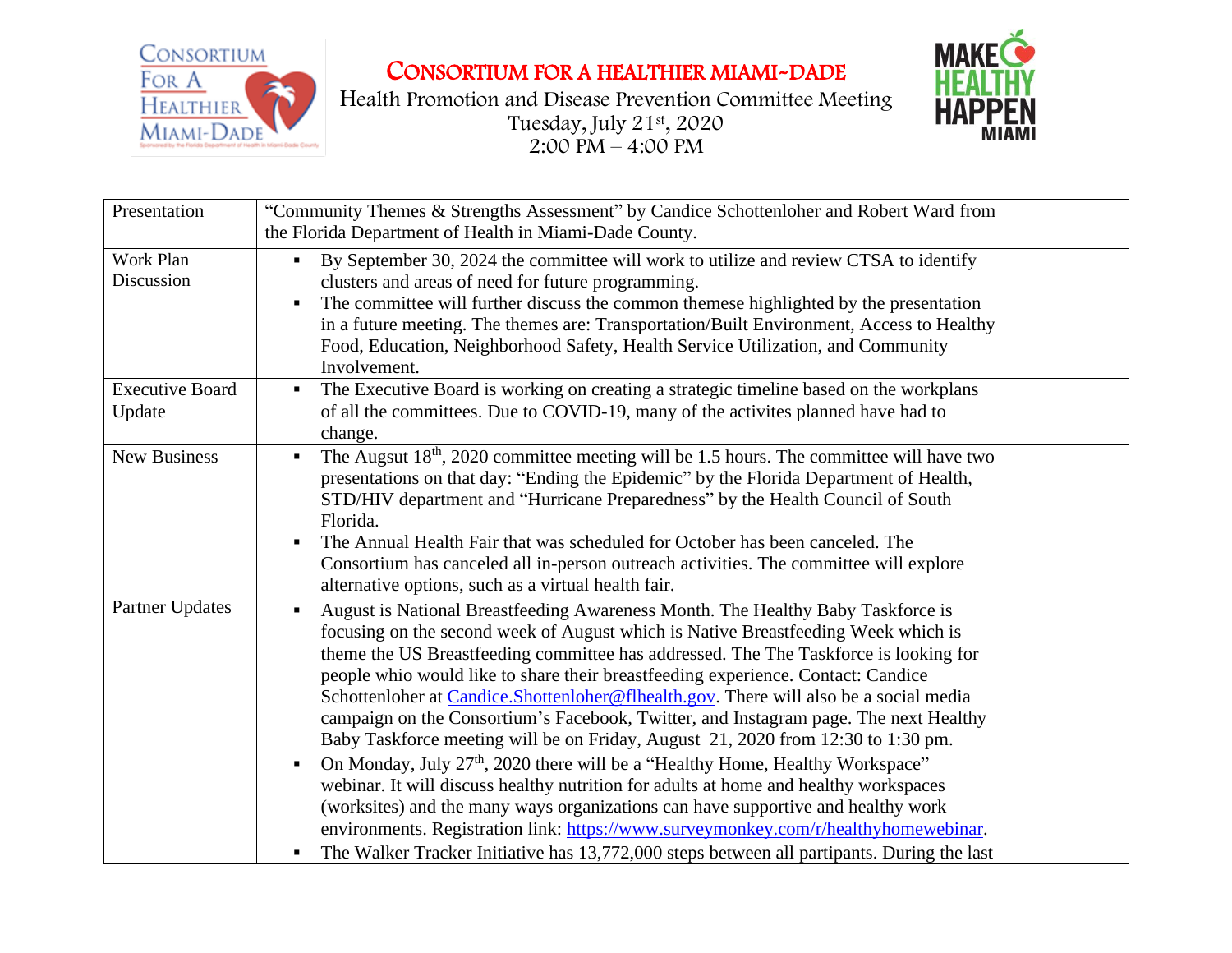CONSORTIUM FOR A HEALTHIER MIAMI-DADE



Health Promotion and Disease Prevention Committee Meeting Tuesday, July 21st , 2020 2:00 PM – 4:00 PM



| two months, activity appears to be increasing indicating that people may be finding more<br>ways to be active at home. The app has a capacity for 3,500 participants. A link will be<br>sent out with instructions on how to join.                                                                                                                                                                                                                                                                                                                                                    |  |
|---------------------------------------------------------------------------------------------------------------------------------------------------------------------------------------------------------------------------------------------------------------------------------------------------------------------------------------------------------------------------------------------------------------------------------------------------------------------------------------------------------------------------------------------------------------------------------------|--|
| United Way has been approved for \$20 million dollars as part of the CARES Act to give<br>٠<br>out to the community. United Way had been collecting donations prior to the grant and<br>were at approximately \$3.5 million dollars to help residents and smaller business for<br>rental assistance and other areas that were not being addressed. Applications will open<br>again for people with individual family needs such as rental, car payment, or food<br>assistance. The application will become available through www.unitedwaymiami.org on<br>the COVID-19 resource page. |  |
| Miami-Dade County has been focusing on COVID-19 and hurricane preparedeness.<br>$\blacksquare$<br>Information will be sent out to members. The new hurricane preparedness booklet<br>incorporates COVID-19 precautions.                                                                                                                                                                                                                                                                                                                                                               |  |
| The Elder Affairs Committee, which is part of the Board of County Commissioners, is<br>п<br>working on an initiative to distribute masks to seniors. They have donated over 9,000<br>masks to different senior programs. They are accepting masks donations.                                                                                                                                                                                                                                                                                                                          |  |
| The Mayor's Initiative and the Library System is planning to resume the library<br>٠<br>educational series. It will be through zoom and they will be recorded. In the future, the<br>recordings may be added to the county tv programming.                                                                                                                                                                                                                                                                                                                                            |  |
| Florida International University is conducting a study on women who are taking PREP.<br>п<br>They will be looking at mental health, substance use, and domestic violence compared to<br>pre-COVID times. They will also explore access to care.                                                                                                                                                                                                                                                                                                                                       |  |
| Epilepsy Florida continues to provide virtual presentations. They are working on a parent<br>٠<br>toolkit for parents with children recently diagnosed with epilepsy. If you are interested in<br>a presentation contact Michelle Collins at: mcollins@epilepsyfl.org.                                                                                                                                                                                                                                                                                                                |  |
| The Department of Health in Miami-Dade County is still supporting the county and state<br>٠<br>efforts in contact tracing for positive cases of COVID-19. The department has been<br>involved with different testing sites throughout the county. The STD/HIV department has<br>also been providing testing for migrant workers in the southern part of the county.<br>Currently, the services for WIC, Family Planning, and Vital Records are being done                                                                                                                             |  |